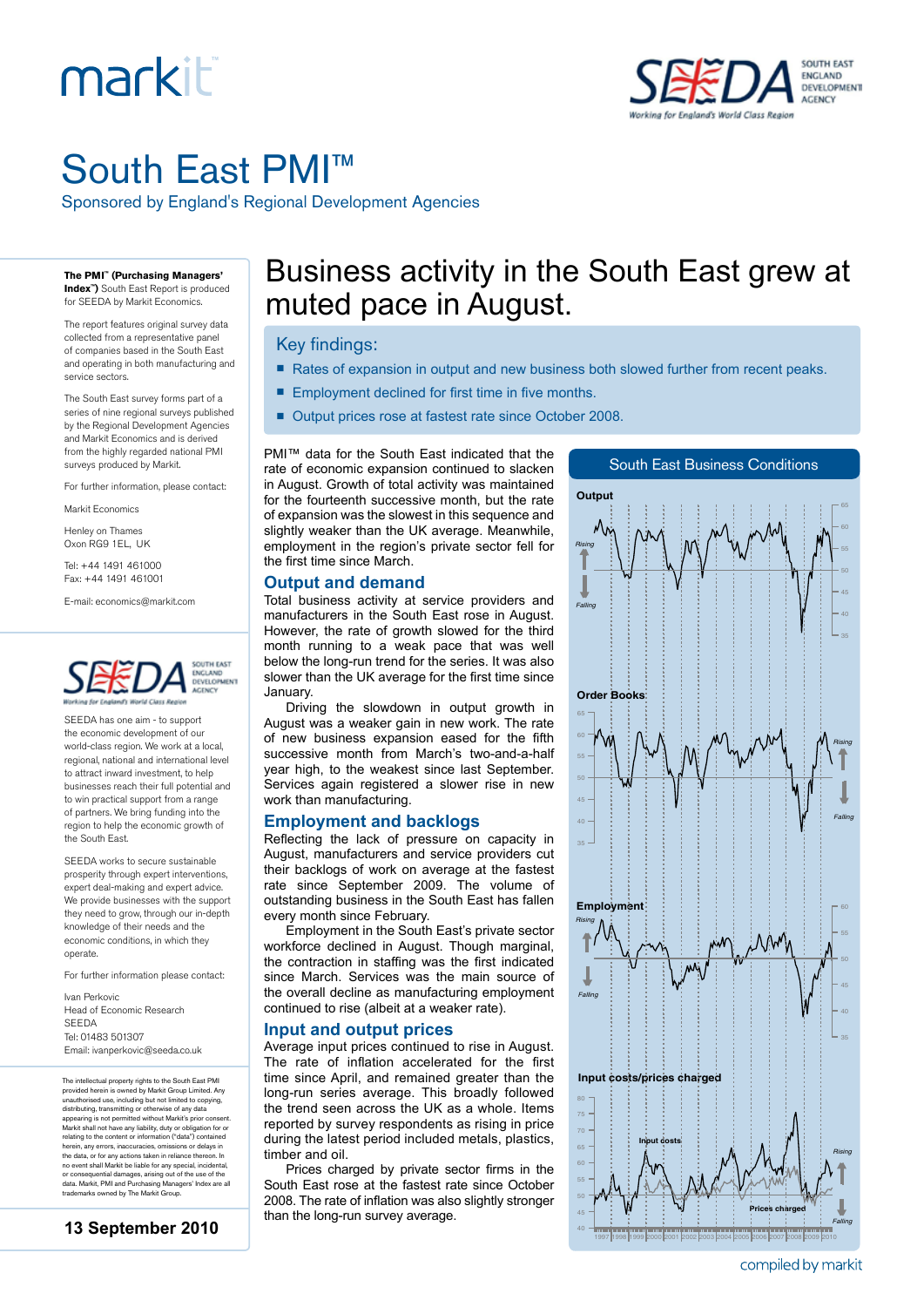#### Output / Business Activity

Q. Is the level of output or business activity at your company higher, the same or lower this month than one month ago?

|      |     |             | <b>South East Companies</b> |            | All UK             |                  |                |
|------|-----|-------------|-----------------------------|------------|--------------------|------------------|----------------|
|      |     | Higher<br>% | Same<br>%                   | Lower<br>% | Index<br>50=no cha | S.Adj'd<br>Index | S.Adj'd<br>Ind |
| 2009 | Dec | 33.1        | 49.4                        | 17.5       | 57.8               | 57.8             | 57.2           |
| 2010 | Jan | 25.8        | 49.0                        | 25.2       | 50.3               | 55.3             | 55.7           |
|      | Feb | 35.2        | 52.2                        | 12.6       | 61.3               | 59.7             | 58.8           |
|      | Mar | 38.1        | 48.1                        | 13.8       | 62.2               | 59.0             | 57.7           |
|      | Apr | 35.0        | 52.5                        | 12.5       | 61.3               | 58.1             | 56.5           |
|      | May | 34.5        | 46.7                        | 18.8       | 57.9               | 58.7             | 56.4           |
|      | Jun | 32.1        | 51.8                        | 16.1       | 58.0               | 57.6             | 55.4           |
|      | Jul | 27.7        | 57.2                        | 15.1       | 56.3               | 54.6             | 54.1           |
|      | Aug | 26.7        | 49.1                        | 24.2       | 51.2               | 51.9             | 523            |

Growth of private sector activity in the South East was maintained for the fourteenth successive month in August. Where activity rose compared to July, this was mainly attributed by panellists to higher intakes of new orders. However, the seasonally adjusted Business Activity Index fell for the third month running, and signalled the slowest rate of growth of the current sequence. The pace of expansion was also weaker than the UK average for the first time since January. By sector, manufacturing and services posted similarly modest rates of growth in August.

#### New Orders / Incoming New Business

Q. Is the level of new orders or incoming new business at your company higher, the same or lower this month than one month ago?

|      |     |             |           | <b>South East Companies</b> |                    |                  | <b>AII UK</b>  | 50 = no change on previous month (seasonally adjusted)                                                                                                                                                                                                  |  |  |
|------|-----|-------------|-----------|-----------------------------|--------------------|------------------|----------------|---------------------------------------------------------------------------------------------------------------------------------------------------------------------------------------------------------------------------------------------------------|--|--|
|      |     | Higher<br>% | Same<br>₩ | Lower<br>%                  | Index<br>50=no cha | S.Adj'd<br>Index | S.Adi'd<br>Ind | 65<br>Increasing rate of growth                                                                                                                                                                                                                         |  |  |
| 2009 | Dec | 32.5        | 47.7      | 19.9                        | 56.3               | 59.1             | 57.2           | 60 <sub>1</sub>                                                                                                                                                                                                                                         |  |  |
| 2010 | Jan | 29.7        | 47.3      | 23.0                        | 53.4               | 57.6             | 54.9           | $55 - 7$                                                                                                                                                                                                                                                |  |  |
|      | Feb | 37.6        | 45.2      | 17.2                        | 60.2               | 59.0             | 58.1           | 50                                                                                                                                                                                                                                                      |  |  |
|      | Mar | 39.9        | 47.5      | 12.7                        | 63.6               | 60.5             | 57.6           |                                                                                                                                                                                                                                                         |  |  |
|      | Apr | 39.5        | 48.4      | 12.1                        | 63.7               | 59.1             | 55.7           | 45                                                                                                                                                                                                                                                      |  |  |
|      | May | 31.9        | 47.2      | 20.9                        | 55.5               | 56.3             | 54.2           | 40                                                                                                                                                                                                                                                      |  |  |
|      | Jun | 35.0        | 46.0      | 19.0                        | 58.0               | 56.0             | 54.2           | <b>Black line: South East</b>                                                                                                                                                                                                                           |  |  |
|      | Jul | 27.3        | 51.3      | 21.4                        | 52.9               | 54.2             | 53.4           | 35<br>Grey line: All UK                                                                                                                                                                                                                                 |  |  |
|      | Aug | 31.0        | 43.7      | 25.3                        | 52.8               | 53.1             | 51.5           | Increasing rate of decline<br>30 mm<br>i indiana ana ana ama ana amama ama<br><u> 1111   1121   1121   1121   1121   1121   1121   1121   1121   1121   1121   1121   1121   1121   1</u><br>1997119981199920002001200220032004200520062007200820092010 |  |  |

The rate of growth in new work received by South East private sector firms slowed for the fifth successive month in August, as signalled by a further fall in the seasonally adjusted Incoming New Business Index from 54.2 in July to 53.1. The latest figure indicated the weakest pace of expansion since September 2009, and was below the long-run trend level of 54.6. That said, new business growth in the South East remained sharper than the trend for the UK as a whole, as has been the case since last October. Detailed sector data showed a sharp slowdown in manufacturing new order growth and a further modest rise in services new business.

#### Business Outstanding

Q. Is the level of business outstanding at your company higher, the same or lower this month than one month ago?

|      |     |             | <b>South East Companies</b> |            | <b>AII UK</b>      |                  |                                                                               |
|------|-----|-------------|-----------------------------|------------|--------------------|------------------|-------------------------------------------------------------------------------|
|      |     | Higher<br>% | Same<br>%                   | Lower<br>% | Index<br>50=no cha | S.Adj'd<br>Index | S.Adj'd<br>Ind                                                                |
| 2009 | Dec | 14.9        | 66.7                        | 18.4       | 48.2               | 50.1             | 48.9                                                                          |
| 2010 | Jan | 15.8        | 64.0                        | 20.1       | 47.8               | 50.2             | 48.8                                                                          |
|      | Feb | 19.3        | 61.4                        | 19.3       | 50.0               | 49.0             | 49.4                                                                          |
|      | Mar | 17.8        | 59.6                        | 22.6       | 47.6               | 47.7             | 48.2                                                                          |
|      | Apr | 21.2        | 62.3                        | 16.4       | 52.4               | 48.9             | 49.3                                                                          |
|      | May | 14.8        | 64.5                        | 20.6       | 47.1               | 49.1             | 40 <sup>1</sup><br>49.4<br><b>Black line: South East</b><br>Grey line: All UK |
|      | Jun | 20.6        | 60.6                        | 18.7       | 51.0               | 48.3             | 47.6                                                                          |
|      | Jul | 13.1        | 63.4                        | 23.4       | 44.8               | 47.9             | 46.9                                                                          |
|      | Aug | 15.6        | 58.5                        | 25.9       | 44.9               | 45.0             | 46.2                                                                          |

Continuing the trend since February, outstanding business in the South East private sector declined in August. Moreover, the seasonally adjusted Business Outstanding Index fell for the third month running, signalling the fastest rate of contraction since September 2009. The latest anecdotal evidence from survey respondents linked falling backlogs to spare capacity and softening demand in services. The South East registered a faster decline in backlogs than the UK average during the month. Outstanding business declined in both manufacturing and services during the month.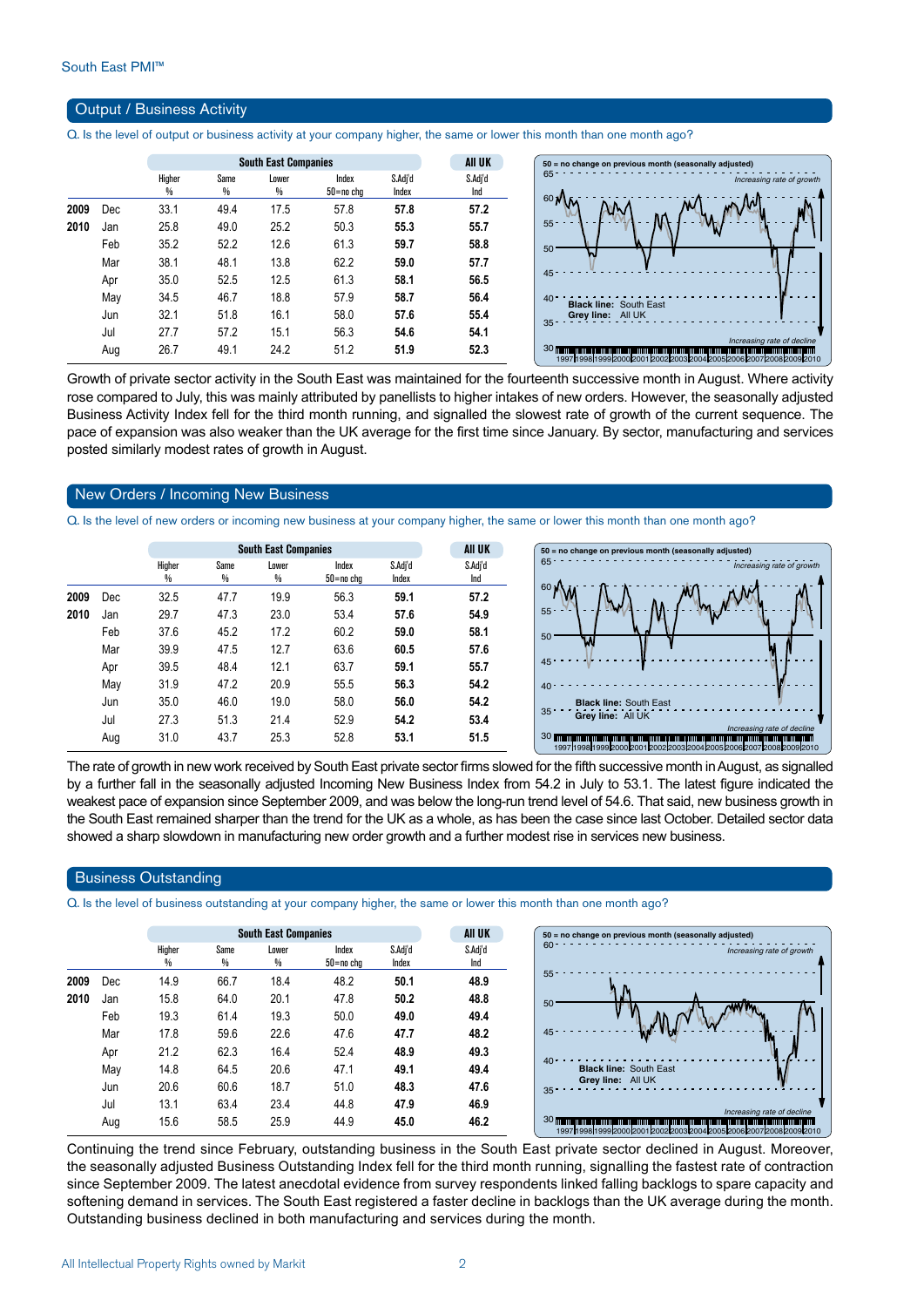#### Employment

Q. Is the level of employment at your company higher, the same or lower this month than one month ago?

|      |     |             |           | All UK     |                    |                  |                |
|------|-----|-------------|-----------|------------|--------------------|------------------|----------------|
|      |     | Higher<br>₩ | Same<br>% | Lower<br>% | Index<br>50=no cha | S.Adj'd<br>Index | S.Adj'd<br>Ind |
| 2009 | Dec | 10.4        | 77.9      | 11.7       | 49.4               | 48.2             | 48.0           |
| 2010 | Jan | 7.3         | 80.0      | 12.7       | 47.3               | 49.8             | 49.2           |
|      | Feb | 8.9         | 80.9      | 10.2       | 49.4               | 48.2             | 49.2           |
|      | Mar | 11.2        | 78.9      | 9.9        | 50.6               | 49.8             | 50.0           |
|      | Apr | 13.1        | 77.5      | 9.4        | 51.9               | 51.4             | 52.1           |
|      | May | 17.0        | 73.9      | 9.1        | 53.9               | 51.0             | 50.3           |
|      | Jun | 18.0        | 74.3      | 7.8        | 55.1               | 53.1             | 51.0           |
|      | Jul | 15.2        | 79.1      | 5.7        | 54.7               | 52.0             | 50.3           |
|      | Aug | 14.9        | 75.8      | 9.3        | 52.8               | 49.6             | 48.0           |

Employment in the South East private sector fell marginally in August. At 49.6, the seasonally adjusted Employment Index sank to just below the no-change mark of 50.0, having signalled net job creation in the sector from April through to July. The August contraction reflected the trend seen across the UK, though the South East posted a weaker rate of job shedding relative to the national average. Sector data signalled that services was the main source of declining employment in August, while manufacturing workforces continued to rise.

#### Input Prices / Costs

Q. Have average input prices or input costs risen, fallen or remained unchanged this month compared to one month ago?

|      |     |             |                       | <b>South East Companies</b> |                        | AII UK           | $50 = no change on p$ |                                       |
|------|-----|-------------|-----------------------|-----------------------------|------------------------|------------------|-----------------------|---------------------------------------|
|      |     | Higher<br>% | Same<br>$\frac{0}{0}$ | Lower<br>%                  | Index<br>$50 = no$ chg | S.Adj'd<br>Index | S.Adj'd<br>Ind        | $80 -$<br><b>Black line:</b><br>75    |
| 2009 | Dec | 10.4        | 84.4                  | 5.2                         | 52.6                   | 54.8             | 56.1                  | Grey line:<br>$70 -$                  |
| 2010 | Jan | 19.5        | 75.8                  | 4.7                         | 57.4                   | 56.5             | 58.5                  |                                       |
|      | Feb | 22.8        | 69.6                  | 7.6                         | 57.6                   | 56.7             | 59.6                  | 65                                    |
|      | Mar | 26.4        | 69.2                  | 4.4                         | 61.0                   | 56.8             | 58.9                  | 60                                    |
|      | Apr | 37.5        | 60.6                  | 1.9                         | 67.8                   | 60.6             | 62.5                  | $55 -$                                |
|      | May | 31.5        | 66.1                  | 2.4                         | 64.5                   | 59.7             | 61.6                  | $50 \frac{m}{2}$                      |
|      | Jun | 30.1        | 66.9                  | 3.0                         | 63.6                   | 58.3             | 58.9                  |                                       |
|      | Jul | 25.8        | 68.6                  | 5.7                         | 60.1                   | 56.0             | 56.6                  | $45 -$                                |
|      | Aug | 29.2        | 67.1                  | 3.7                         | 62.7                   | 57.2             | 57.5                  | <b>40 mmmmmmmmmm</b><br>1997199819992 |



Average input prices paid by private sector companies in the South East rose at a broadly similar pace to that seen across the UK as a whole in August. Also in line with the nationwide trend, the rate of input price inflation accelerated for the first time since April. According to the latest anecdotal evidence, sources of inflationary pressures included raw materials such as steel, paper, plastics and oil. By sector, manufacturers continued to record a much sharper rate of input cost inflation than their counterparts in services.

#### **Output Prices**

Q. Are the average prices charged for goods and services by your company higher, the same or lower this month than one month ago?

|      |     |             |           | <b>South East Companies</b> |                    |                  | All UK         | 50 = no change on previous month (seasonally adjusted)                                                                                                                                        |
|------|-----|-------------|-----------|-----------------------------|--------------------|------------------|----------------|-----------------------------------------------------------------------------------------------------------------------------------------------------------------------------------------------|
|      |     | Higher<br>% | Same<br>% | Lower<br>%                  | Index<br>50=no chq | S.Adi'd<br>Index | S.Adj'd<br>Ind | $65 -$<br>Increasing rate of inflation                                                                                                                                                        |
| 2009 | Dec | 5.2         | 89.6      | 5.2                         | 50.0               | 50.9             | 50.2           | $60 -$<br><b>Black line: South East</b>                                                                                                                                                       |
| 2010 | Jan | 11.3        | 81.3      | 7.3                         | 52.0               | 51.0             | 50.9           | Grey line: All UK                                                                                                                                                                             |
|      | Feb | 9.6         | 83.4      | 7.0                         | 51.3               | 50.9             | 51.9           | $55^{\circ}$                                                                                                                                                                                  |
|      | Mar | 10.1        | 83.6      | 6.3                         | 51.9               | 50.5             | 51.1           |                                                                                                                                                                                               |
|      | Apr | 17.2        | 77.7      | 5.1                         | 56.1               | 51.2             | 51.9           | 50<br>w                                                                                                                                                                                       |
|      | May | 12.3        | 83.4      | 4.3                         | 54.0               | 51.8             | 53.2           |                                                                                                                                                                                               |
|      | Jun | 13.3        | 80.0      | 6.7                         | 53.3               | 51.9             | 53.0           | 45 <sup>4</sup>                                                                                                                                                                               |
|      | Jul | 13.3        | 82.3      | 4.4                         | 54.4               | 51.6             | 52.2           | Increasing rate of deflation                                                                                                                                                                  |
|      | Aug | 10.6        | 86.3      | 3.1                         | 53.8               | 52.4             | 52.1           | 40 mm protection and continued to the control of the control of the control protection and control of the control of<br>1997 1998 1999 2000 2001 2002 2003 2004 2005 2006 2007 2008 2009 2010 |

Average output prices charged by private sector companies in the South East continued to rise in August, as has been the case since December 2009. Firms mainly linked higher output prices to rising input costs such as raw materials and freight charges. The seasonally adjusted Output Prices Index rose on the month and signalled the fastest rate of inflation since October 2008. The upward movement in the Index also placed it above the All-UK figure for the first time since January. Sector data signalled that upward pressure on output prices was mainly centred on manufacturing, as service providers cut their charges slightly.